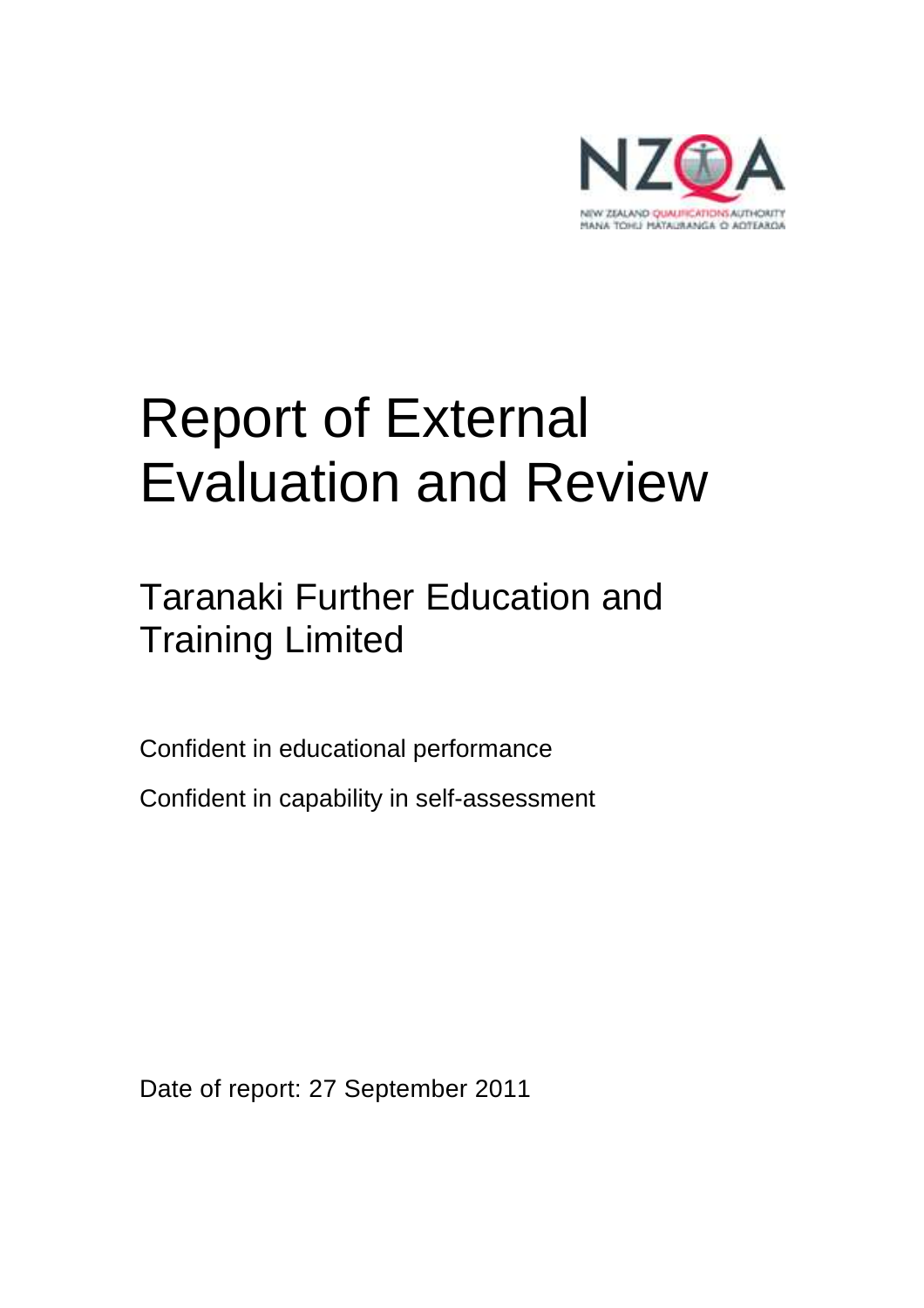## **Contents**

| MoE Number:        | 8692                           |
|--------------------|--------------------------------|
| NZQA Reference:    | C <sub>04953</sub>             |
| Date of EER visit: | 21 and 22 June and 1 July 2011 |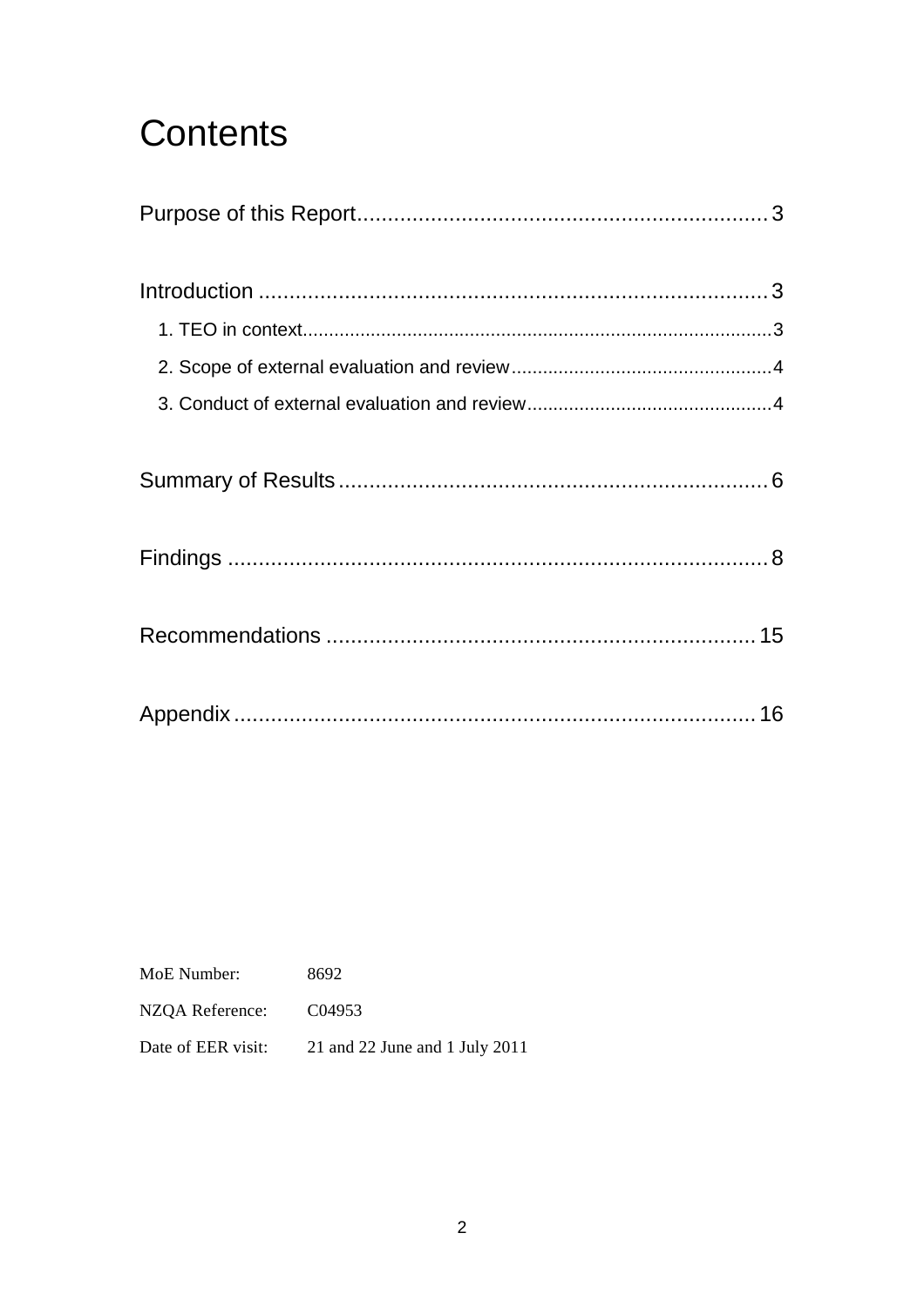## Purpose of this Report

*The purpose of this external evaluation and review report is to provide a public statement about the Tertiary Education Organisation's (TEO) educational performance and capability in self-assessment. It forms part of the accountability process required by Government to inform investors, the public, students, prospective students, communities, employers, and other interested parties. It is also intended to be used by the TEO itself for quality improvement purposes.* 

## Introduction

### 1. TEO in context

| Location:                      | Kowhai Lodge, 65 Juliet Street, Stratford                                                                                                                                                                              |
|--------------------------------|------------------------------------------------------------------------------------------------------------------------------------------------------------------------------------------------------------------------|
| Type:                          | Private training establishment                                                                                                                                                                                         |
| First registered:              | 1992                                                                                                                                                                                                                   |
| Number of students:            | Domestic: 71<br>International: nil                                                                                                                                                                                     |
| Number of staff:               | Five full-time; five part-time                                                                                                                                                                                         |
| Scope of active accreditation: | Sub-field accreditations to level 2: accounting;<br>agriculture; business administration; core generic;<br>distribution; driving; mathematics; retail; and<br>wholesale, retail, distribution and sales                |
|                                | Sub-field accreditations to level 3: communication<br>skills and computing                                                                                                                                             |
|                                | Also several domain and unit standard accreditations<br>covering a wide range of disciplines from level 1 to<br>level 4                                                                                                |
| Sites:                         | 64 Centennial Drive, New Plymouth<br>6 Princes Street, Hawera                                                                                                                                                          |
| Distinctive characteristics:   | Taranaki Further Education and Training Limited<br>(Taranaki FEATS) provides learners with a pathway to<br>employment and higher levels of study through<br>foundation learning and specific vocational<br>programmes. |
| Recent significant changes:    | Funding changes resulted in the closure of the cookery<br>programme in Hawera and development of the Work on<br>Work programme in 2011. Training for Works                                                             |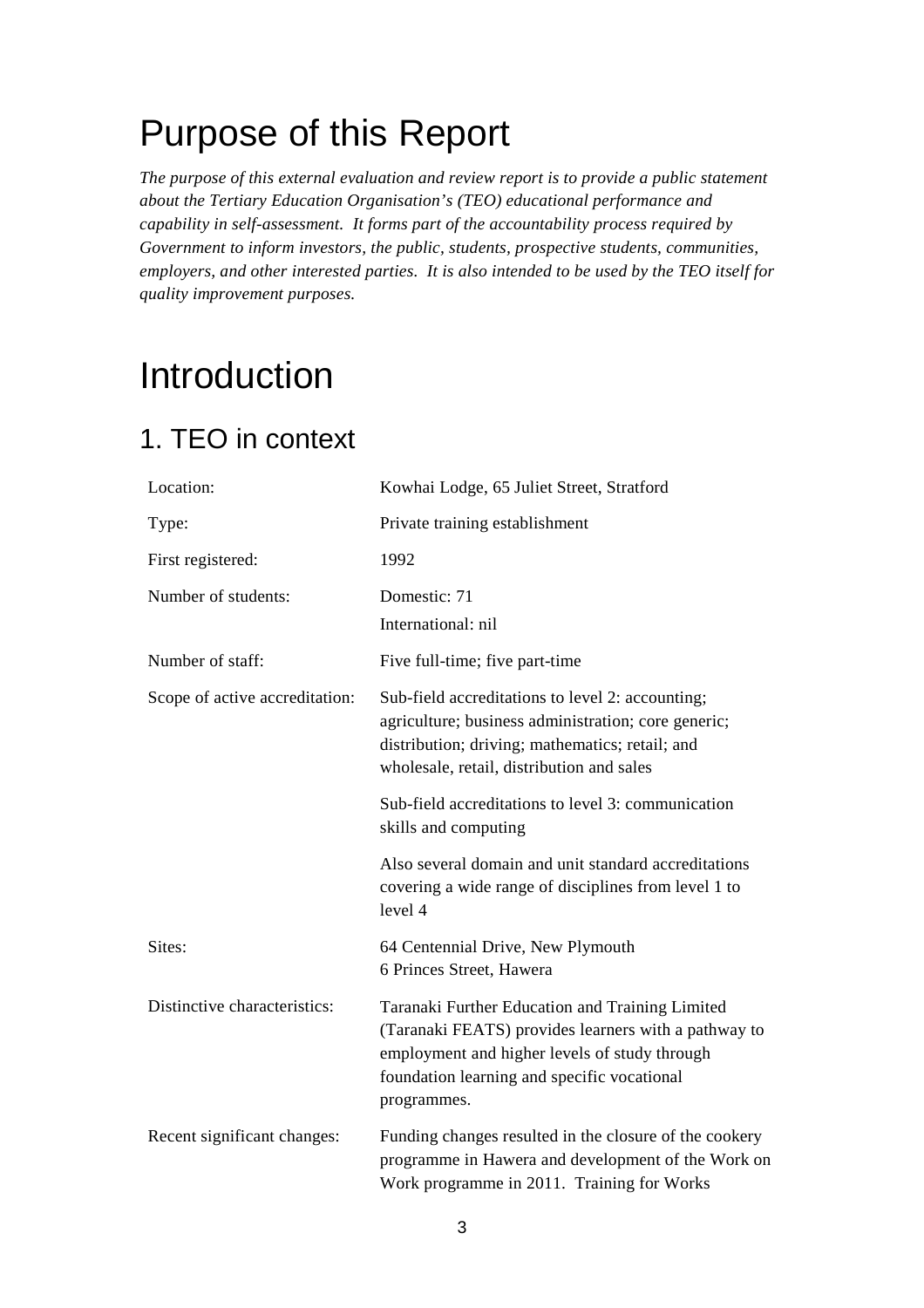|                                        | programmes are now delivered over 13 weeks and a<br>maximum of 26 weeks for foundation programmes.                                                                                                                                                                                                                                                                                       |
|----------------------------------------|------------------------------------------------------------------------------------------------------------------------------------------------------------------------------------------------------------------------------------------------------------------------------------------------------------------------------------------------------------------------------------------|
| Previous quality assurance<br>history: | Taranaki FEATS met all but three requirements of the<br>relevant standard at the quality assurance audit<br>undertaken in 2009. The requirements not met related<br>to governance and management, and the development,<br>delivery and review of programmes. Two of the three<br>requirements not met recurred from the previous audit.<br>Taranaki FEATS was on a one-year audit cycle. |
| Other:                                 | Not all Taranaki FEATS' programmes are offered at<br>each delivery site.                                                                                                                                                                                                                                                                                                                 |

### 2. Scope of external evaluation and review

The scope for the external evaluation and review included mandatory focus area:

• Governance, management, and strategy.

The following focus areas were also included because they included programmes and activities within two funding streams, involved all three delivery sites, and represented a significant proportion of Taranaki FEATS' education provision:

- Ministry of Social Development (MSD) funded programme Health Care Assistant (New Plymouth)
- Tertiary Education Commission (TEC) funded programmes Flexi Youth (Hawera) and Business Administration and Computing (Stratford).

### 3. Conduct of external evaluation and review

*All external evaluation and reviews are conducted in accordance with NZQA's published policies and procedures. The methodology used is described fully in the document* Policy and Guidelines for the Conduct of External Evaluation and Review *available at: http://www.nzqa.govt.nz/providers-partners/registration-and-accreditation/externalevaluation-and-review/policy-and-guidelines-eer/introduction/* 

Documentation provided by Taranaki FEATS prior to the EER visit included the November 2010 Investment Plan, course statistics summaries, minutes from Outcome Meetings 2010 and 2011, self-assessment/quality assurance records of system development, and the evaluative questions flowchart.

The EER visit was undertaken by two NZQA lead evaluators over two days involving programmes and activities at the New Plymouth, Stratford, and Hawera sites. The external evaluators met with the general manager, programme manager, programme facilitators, students, and one employer. Phone interviews were undertaken and the evaluators spoke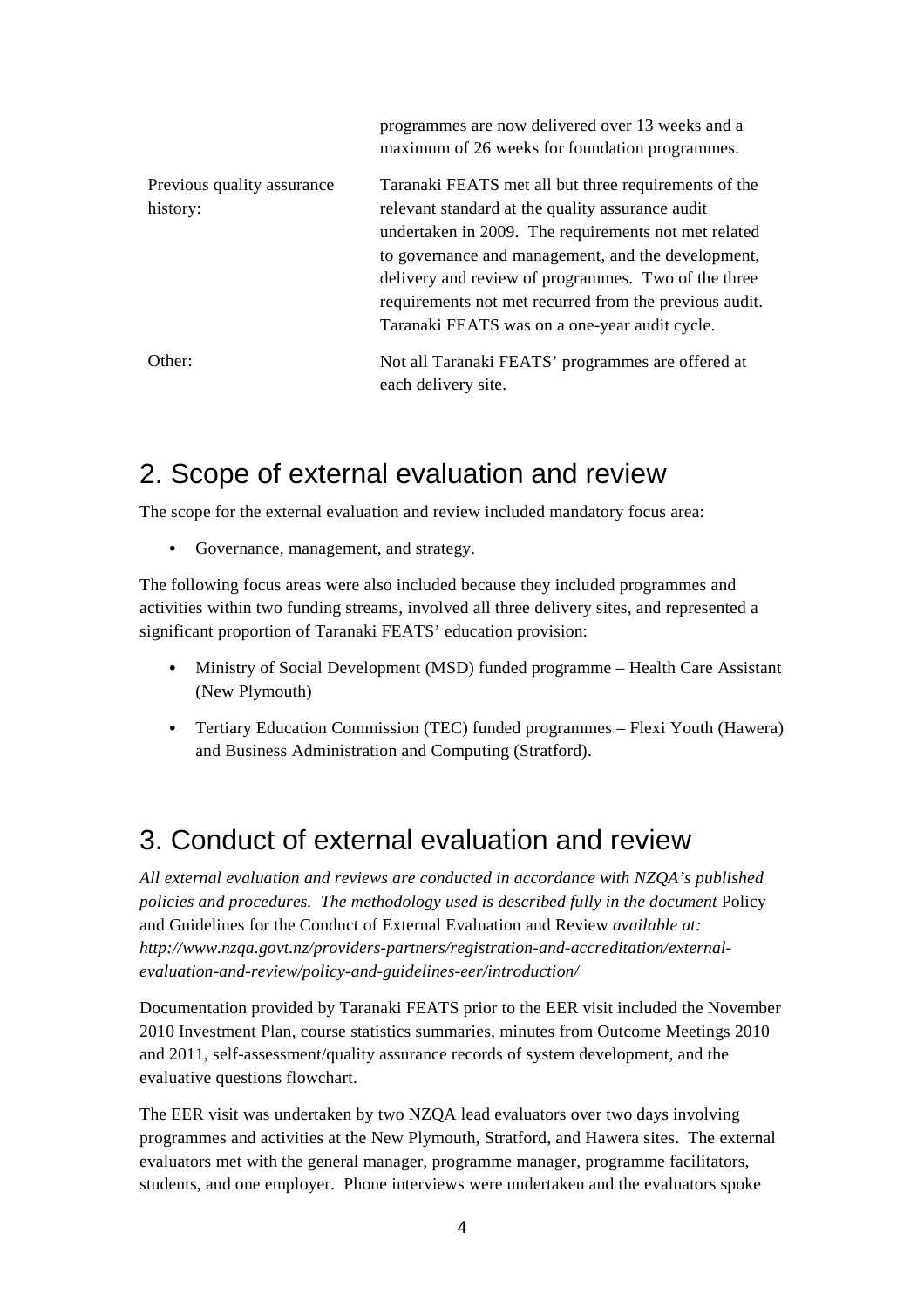with four stakeholder representatives. Further documentation viewed during the visit included moderation reports, a self-review summary report, meeting minutes, and weekly/monthly outcome monitoring reports.

Taranaki FEATS will have an opportunity to comment on the accuracy of this report, and submissions received will be fully considered by NZQA before finalising the report.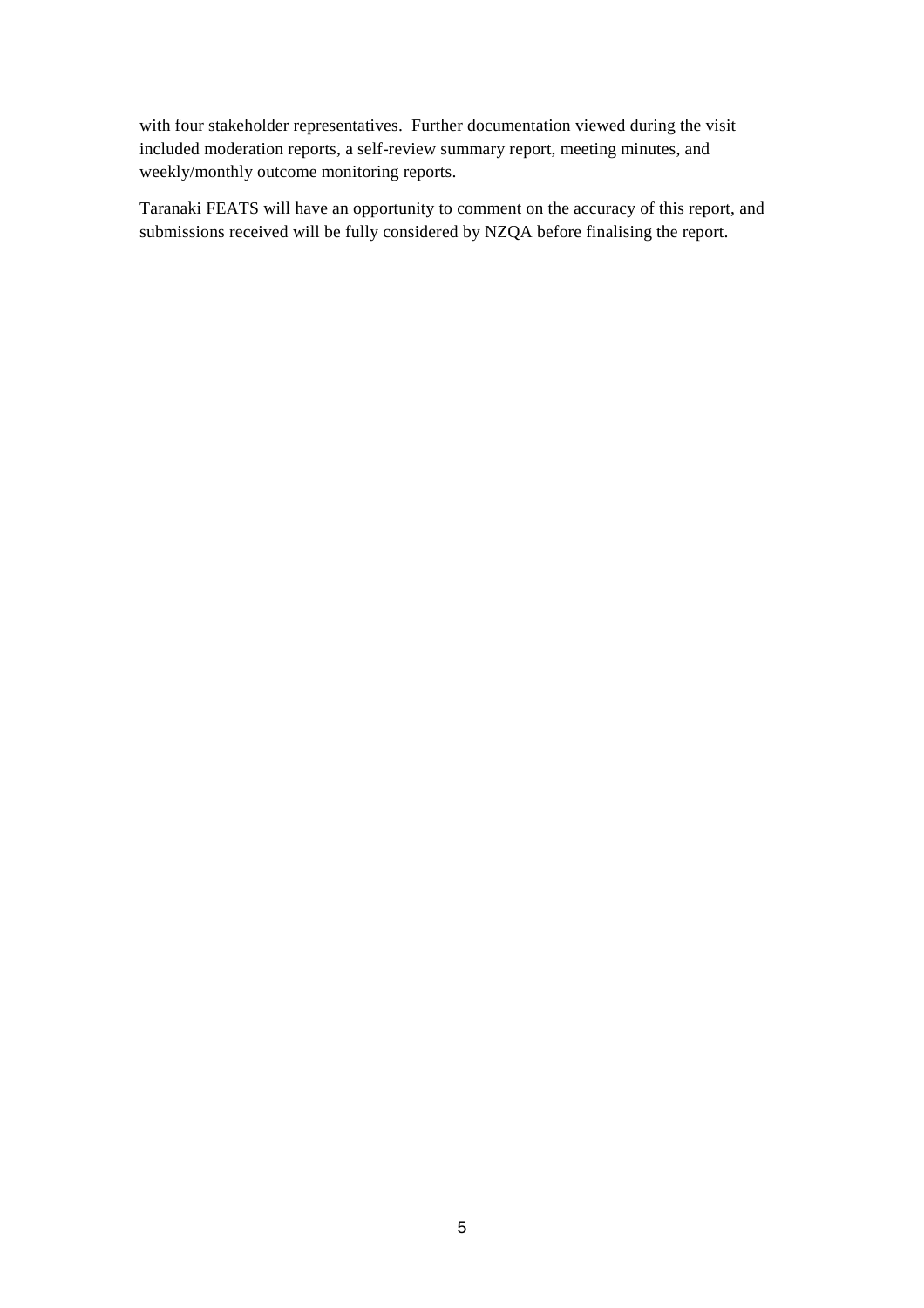## Summary of Results

### Statement of confidence on educational performance

NZQA is **Confident** in the educational performance of **Taranaki FEATS**.

Taranaki FEATS delivers foundation learning programmes with the aim of providing learners with a pathway to employment or further training. The organisation has established its own performance goal that at least 70 per cent of learners will secure employment or progress to further training. Outcomes over the past two years have been good. In 2010, Taranaki FEATS exceeded its goal with performance outcomes of 73 per cent for all programmes combined and 79 per cent for NCEA. These results were an improvement on those achieved in 2009.

Learners achieve well both personally and academically. For example, of 11 learners enrolled in Health Care Assistant (HCA) in 2011, nine have completed the National Certificate in Community Support (Core Competencies) and eight of these have secured employment in the local hospital or in rest homes. Of 15 students enrolled in 2010, ten achieved the national certificate, eight secured employment, and two engaged in further training. Seventeen learners engaged in the Flexi Youth programme in 2010. Twenty national certificates were achieved; eight learners secured employment, and three progressed to further study. In 2009, 18 learners engaged, 13 national certificates were achieved, seven learners secured employment, and seven progressed to further study.

Taranaki FEATS is meeting the needs of learners and the wider Taranaki community through the provision of targeted vocational programmes. Students are referred to Taranaki FEATS programmes by local agencies such as Work and Income New Zealand and its service arm, Youth Transition Services. The MSD-funded programmes such as HCA and Work on Work are short, employment-focussed training packages designed to develop learners' skills to move them from social welfare benefits into paid work. In addition to meeting targets set by funding agencies, outcomes are positive for learners' well-being and also that of their families. Students interviewed spoke about the confidence and sense of pride they gain from their experiences at Taranaki FEATS. Facilitators also described the growth in learners' self-confidence that they observe during the learners' time at Taranaki FEATS.

### Statement of confidence on capability in self-assessment

#### NZQA is **Confident** in the capability in self-assessment of **Taranaki FEATS**.

There is good evidence that self-assessment information is used to improve outcomes for learners. Each facilitator regularly monitors individual learners' progress and there are ongoing discussions within the teaching team to address any issues that may arise. Facilitator reports, which include performance against required external targets, are collated by the programme manager. A monthly report to the general manager informs of progress towards outcomes and identifies improvement initiatives or areas where interventions may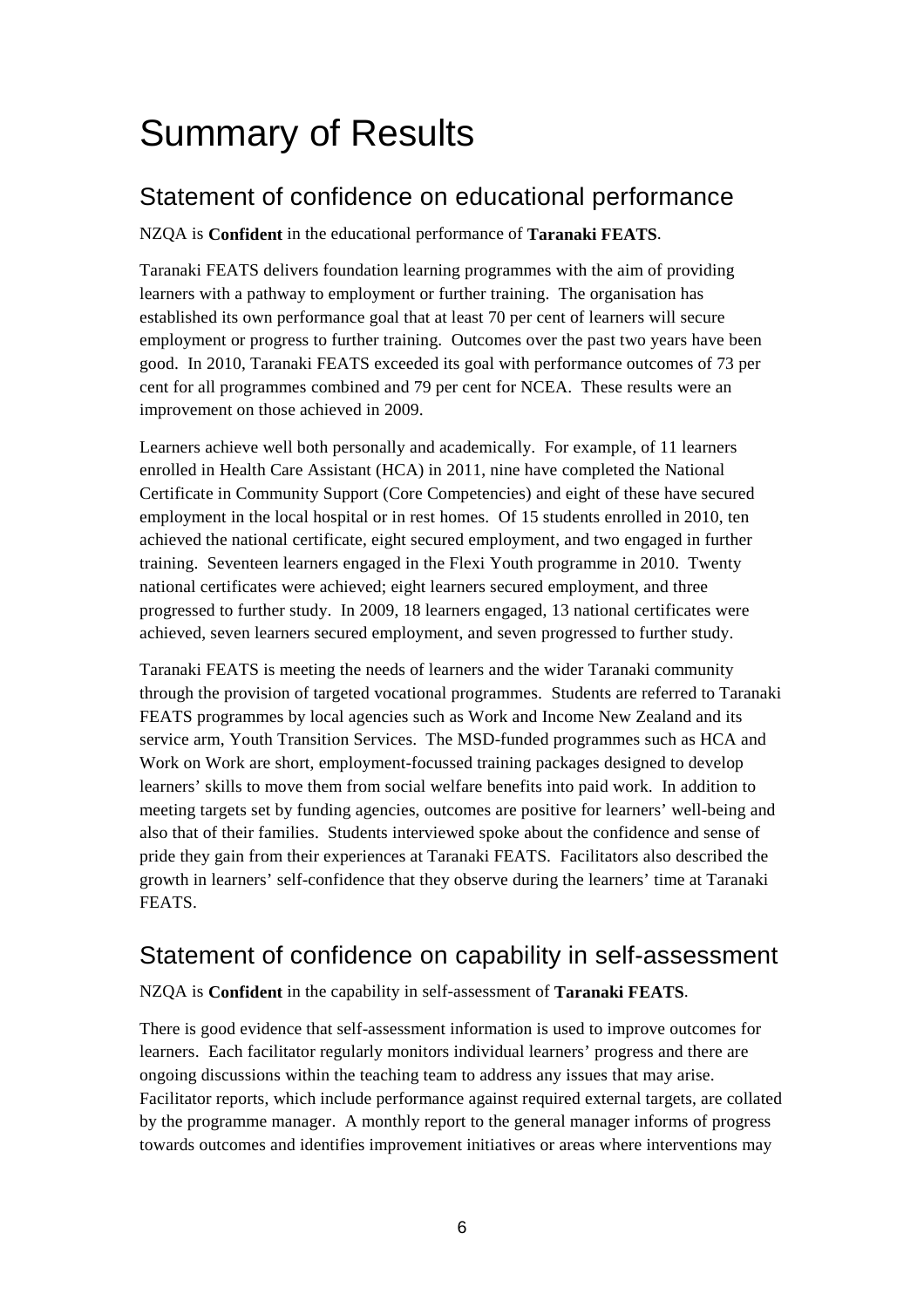be needed. This reporting would be strengthened if it included evidence that initiatives have been effectively implemented and the extent to which they were worthwhile.

Management uses self-assessment information for organisation-wide improvement purposes. For example, in recognition that engaging in work experience was impacting positively on learner achievement, a policy was implemented across all programmes to require all learners to do work experience. Management reported that the improvement in 2010 outcomes can be partly attributed to this initiative.

Formally capturing graduate information is an activity that could be enhanced. Taranaki FEATS monitors employment outcomes as part of external compliance requirements but holds other information that is not currently utilised as effectively as it could be. For example, the business administration and computing facilitator maintains a spreadsheet the captures useful achievement information. Facilitators provided several examples of the contact they have with learners long after they have left the organisation. They view this as an indicator that learners valued their experiences at Taranaki FEATS enough to stay in contact or return to visit. They agreed that these forms of contact provide good opportunities to formally capture useful information about learners' destinations and experiences after they have left the organisation. Such information will further strengthen the self-assessment data already being collated and analysed.

Taranaki FEATS' self-assessment activities have progressed to the development of an evaluative questions flow chart. Management recognised that the six key evaluation questions (KEQs) mandated by NZQA were "well thought out and would meet our needs", therefore were used to provide the flowchart's framework. All staff were involved in developing the enquiry questions underpinning each KEQ that are relevant to Taranaki FEATS. Sources of data are also identified within the flowchart. A self-review meeting held in April 2011 analysed the data and identified actions to be taken. A draft self-review summary resulting from this meeting was provided during the evaluation. Management stated that the report will be finalised following consultation with staff. Based on the draft report sighted, the evaluators recommend that the final self-review summary report clearly identifies and communicates improvement initiatives beyond the "business as usual" activities sighted within the draft report. For self-assessment to be effective, improvement initiatives need to focus on actions that will bring about real and worthwhile improvements in the organisation's educational performance and outcomes for learners.

### TEO response

Taranaki Further Education and Training Limited has confirmed the factual accuracy of this report.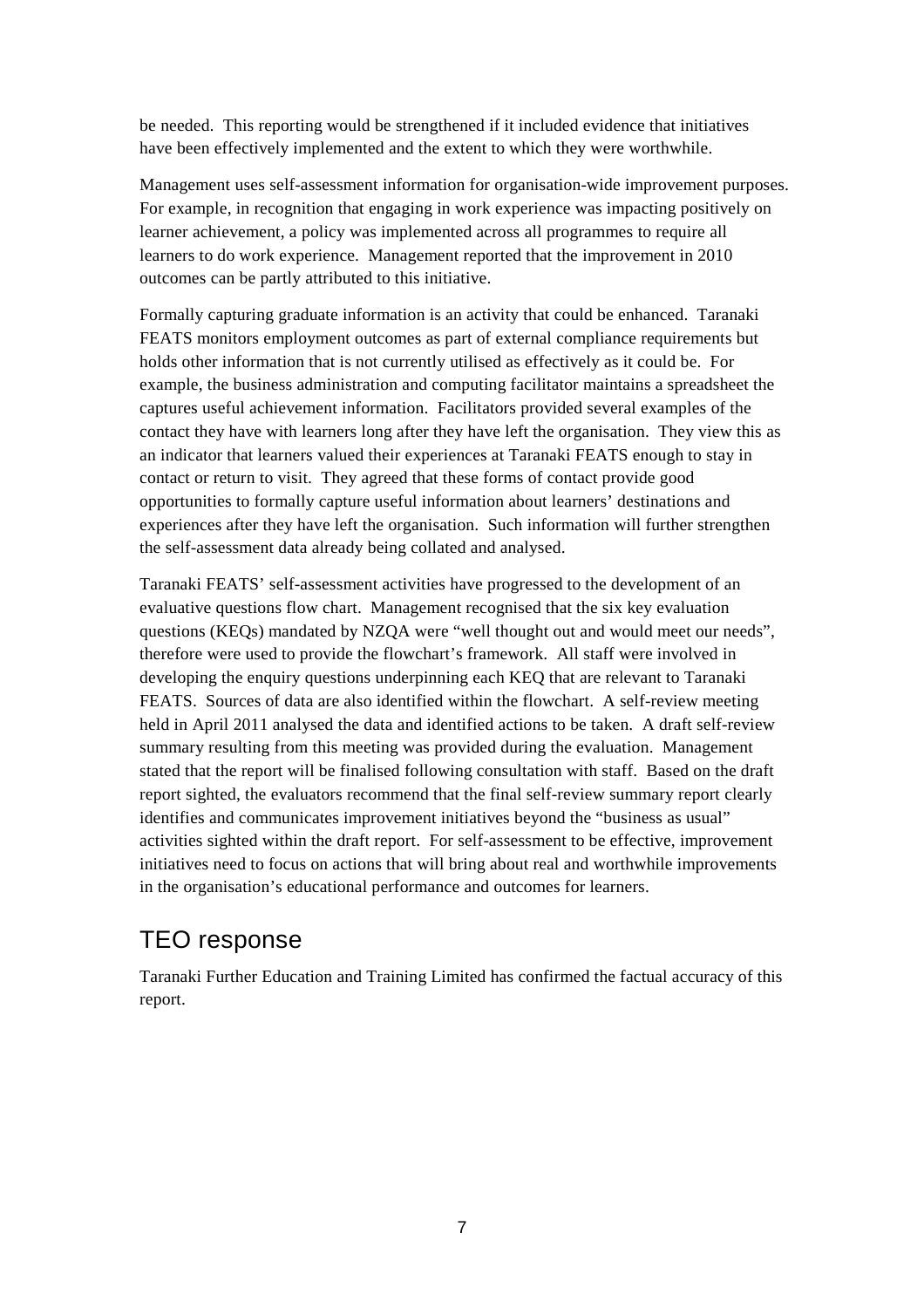## $Findings<sup>1</sup>$

 $\overline{a}$ 

#### 1.1 How well do learners achieve?

The rating for performance in relation to this key evaluation question is **Good.**

The rating for capability in self-assessment for this key evaluation question is **Good.**

Taranaki FEATS provides foundation learning programmes with the aim of providing learners with a pathway to employment or further training. The organisation has established its own performance goal that at least 70 per cent of learners will secure employment or progress to further training. Outcomes for the past two years have been good. In 2010, Taranaki FEATS exceeded its goal with performance outcomes of 73 per cent for all programmes combined and 79 per cent for NCEA. These results were an improvement on those achieved in 2009.

Learners achieve well both personally and academically. For example, of 11 learners enrolled in Health Care Assistant (HCA) in 2011, nine have completed the National Certificate in Community Support (Core Competencies) and eight have secured employment in the local hospital or in rest homes. Of 15 students enrolled in 2010, ten achieved the national certificate, eight secured employment and two engaged in further training. Seventeen learners engaged in the Flexi Youth programme in 2010. Twenty national certificates were achieved, eight learners secured employment, and three progressed to further study. And in 2009, 18 learners engaged, 13 national certificates were achieved, seven learners secured employment, and seven progressed to further study.

Students interviewed spoke about the confidence and sense of pride they gain from their experiences at Taranaki FEATS. Facilitators also described the growth in learners' selfconfidence that they observed during the learners' time at Taranaki FEATS. Quantitative measurement of this form of achievement is difficult, but recent changes to evaluation surveys previously used aim to capture this information more formally. The learner feedback form and staff reflection on learners form are currently in use and more implementation time is needed to determine whether this initiative has yielded worthwhile information.

Each facilitator regularly monitors individual learners' progress and there are ongoing discussions within the teaching team to address any issues that may arise. Facilitators concluded that a common barrier to achievement is the students' lack of confidence and life skills; hence this is an area of particular focus. Facilitator reports, which include performance against required external targets, are collated by the programme manager. A monthly report to the general manager informs of progress towards outcomes and identifies improvement initiatives or areas where interventions may be needed. This reporting would

 $1$  The findings in this report are derived using a standard process and are based on a targeted sample of the organisation's activities.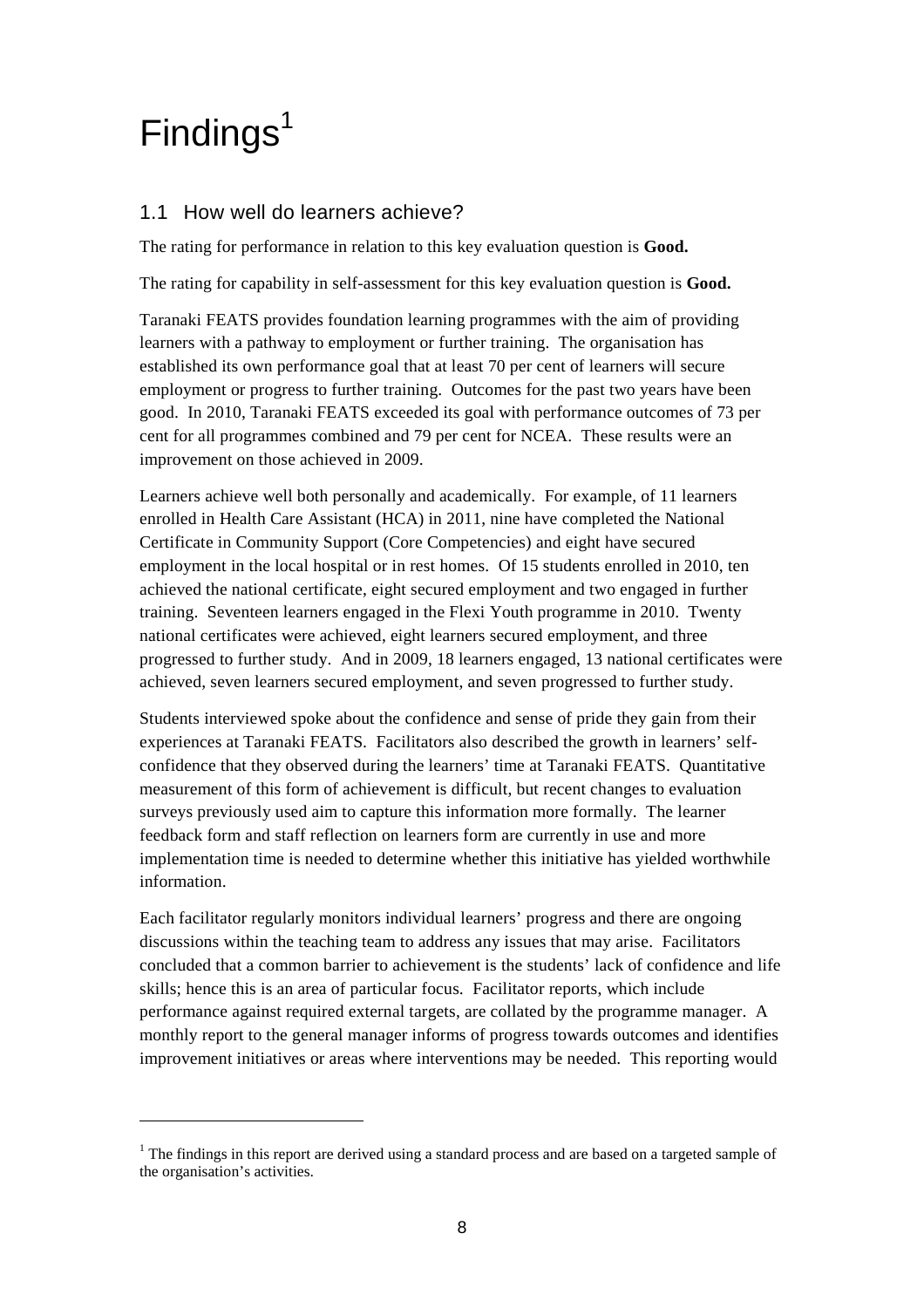be strengthened if it included evidence that initiatives have been effectively implemented and the extent to which they were worthwhile.

#### 1.2 What is the value of the outcomes for key stakeholders, including learners?

The rating for performance in relation to this key evaluation question is **Good.**

The rating for capability in self-assessment for this key evaluation question is **Good.**

Taranaki FEATS is meeting the needs of learners and the wider Taranaki community through the provision of targeted vocational programmes. Students are referred to Taranaki FEATS programmes by local agencies such as Work and Income New Zealand and its service arm, Youth Transition Services. The MSD-funded programmes such as HCA and Work on Work are short, employment-focussed training packages designed to develop learners' skills to move them from social welfare benefits into paid work. In addition to meeting targets set by funding agencies, outcomes are positive for learners' well-being and also that of their families.

Taranaki FEATS supports learners who have not had successful education experiences in the past to re-engage with education. A number of the students interviewed said they much prefer the learning environment at Taranaki FEATS compared to school and described how much they learn from the staff and the activities they engage in.

Further testament to the value of Taranaki FEATS' programmes was provided by staff from two rest homes who stated that Taranaki FEATS' learners and graduates consistently perform better than others they engage with.

Formally capturing graduate information is an activity that could be enhanced. Taranaki FEATS monitors employment outcomes as part of external compliance requirements and collects other information that is not currently utilised as effectively as it could be. For example, the business administration and computing facilitator maintains a spreadsheet that captures useful achievement information. Facilitators provided several examples of the contact they have with learners long after they have left the organisation. They view this as an indicator that learners valued their experiences at Taranaki FEATS enough to stay in contact or return to visit. They agreed that these forms of contact provide good opportunities to formally capture useful information about learners' destinations and experiences after they have left the organisation. Such information would further strengthen the self-assessment data already being collated and analysed.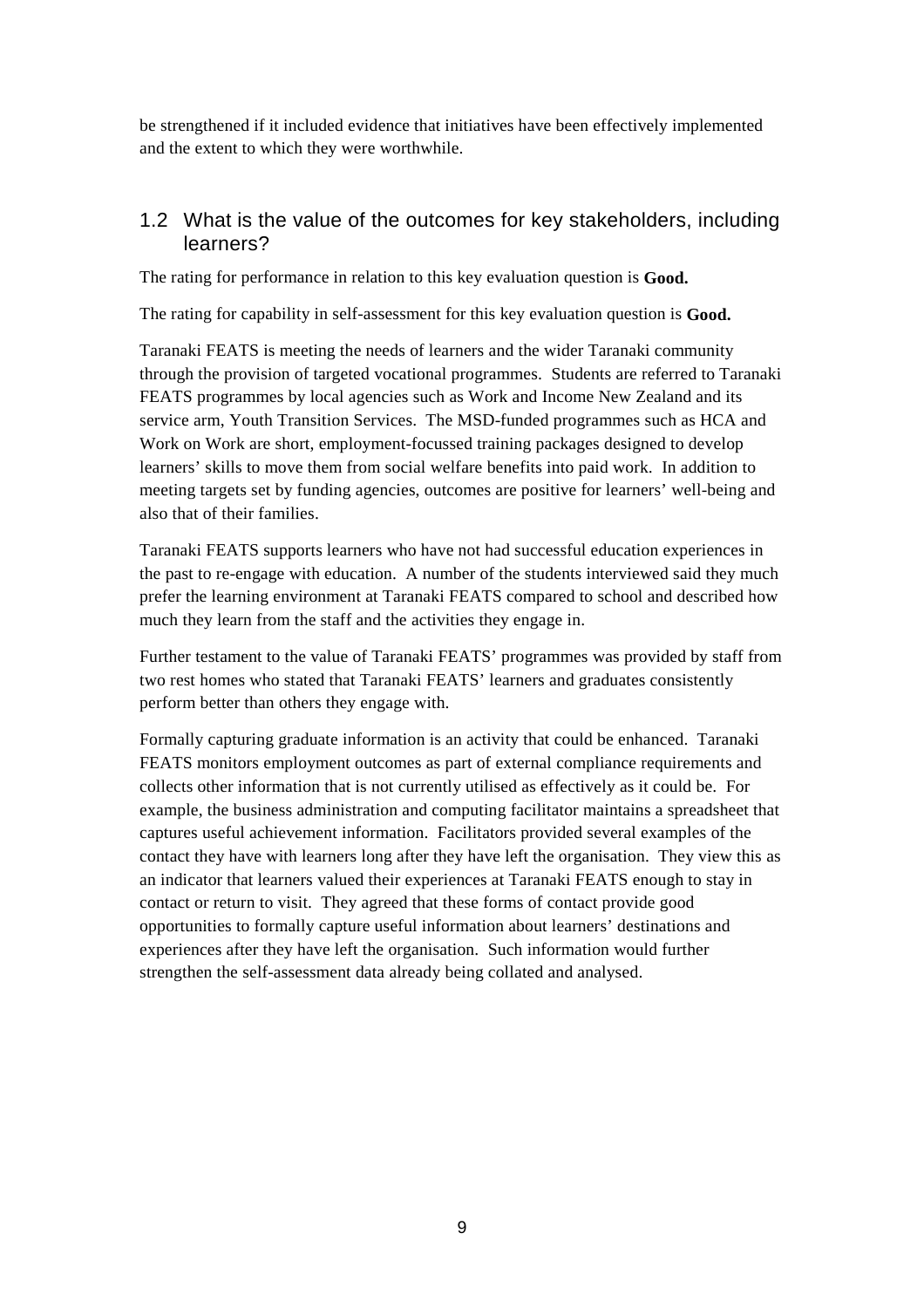#### 1.3 How well do programmes and activities match the needs of learners and other stakeholders?

The rating for performance in relation to this key evaluation question is **Excellent.**

The rating for capability in self-assessment for this key evaluation question is **Excellent.**

Taranaki FEATS' programmes and activities are well designed to align with learner and stakeholder needs. A predominant feature of all programmes is the learner's pathway to employment, and all programmes focus on literacy and numeracy development. Facilitators assist each learner to prepare a pathway plan. These plans identify individual learner needs and aim to address their specific goals.

Facilitators spoke of the importance of gaining mutual trust and respect as key factors to learner engagement. The organisation's policy of a 10:1 ratio between learners and facilitators caters well for this as manageable class sizes assist facilitators to develop a good rapport with learners.

Facilitators take learners shopping at charity stores to purchase appropriate clothing for the workplace. This activity is funded by the organisation and supports learners' chances of success when seeking work experience or employment. Learners interviewed enjoyed this activity and spoke about how much it boosted their confidence in the workplace.

At all levels of the organisation there is good communication with community stakeholders such as Work and Income, local high schools, the local polytechnic, New Plymouth rest homes, and the Central and South Taranaki Youth Development Trust. The general manager maintains links with the Taranaki community through professional affiliations, including with Education Taranaki and Taranaki Tertiary Providers group. Stakeholders contacted during the evaluation confirmed that Taranaki FEATS is visible and well regarded within the Taranaki community. Some spoke specifically about how well the programmes are run, the calibre of the staff, and the high level of support provided to learners.

Taranaki FEATS responds well to the changing needs of stakeholders. There is evidence that programmes and activities are reviewed to match these needs. For example, the commercial cookery programme was recently closed, and the 13-week Work on Work programme commenced in Hawera in response to the needs of funding agencies. Management reported that although the change is a challenge, at this time the organisation is adapting well. In another example, monitoring information identified that the organisation's drug and alcohol policy provided an unintended barrier to learner success. The policy was amended to allow a pathway back to learning. Of five learners affected in 2010, three returned and successfully completed their qualifications without further incident. Changes were made to the automotive programme because learners were not able to achieve an automotive qualification. As a result, eight learners have since completed the automotive qualification in addition to NCEA levels 1 and 2.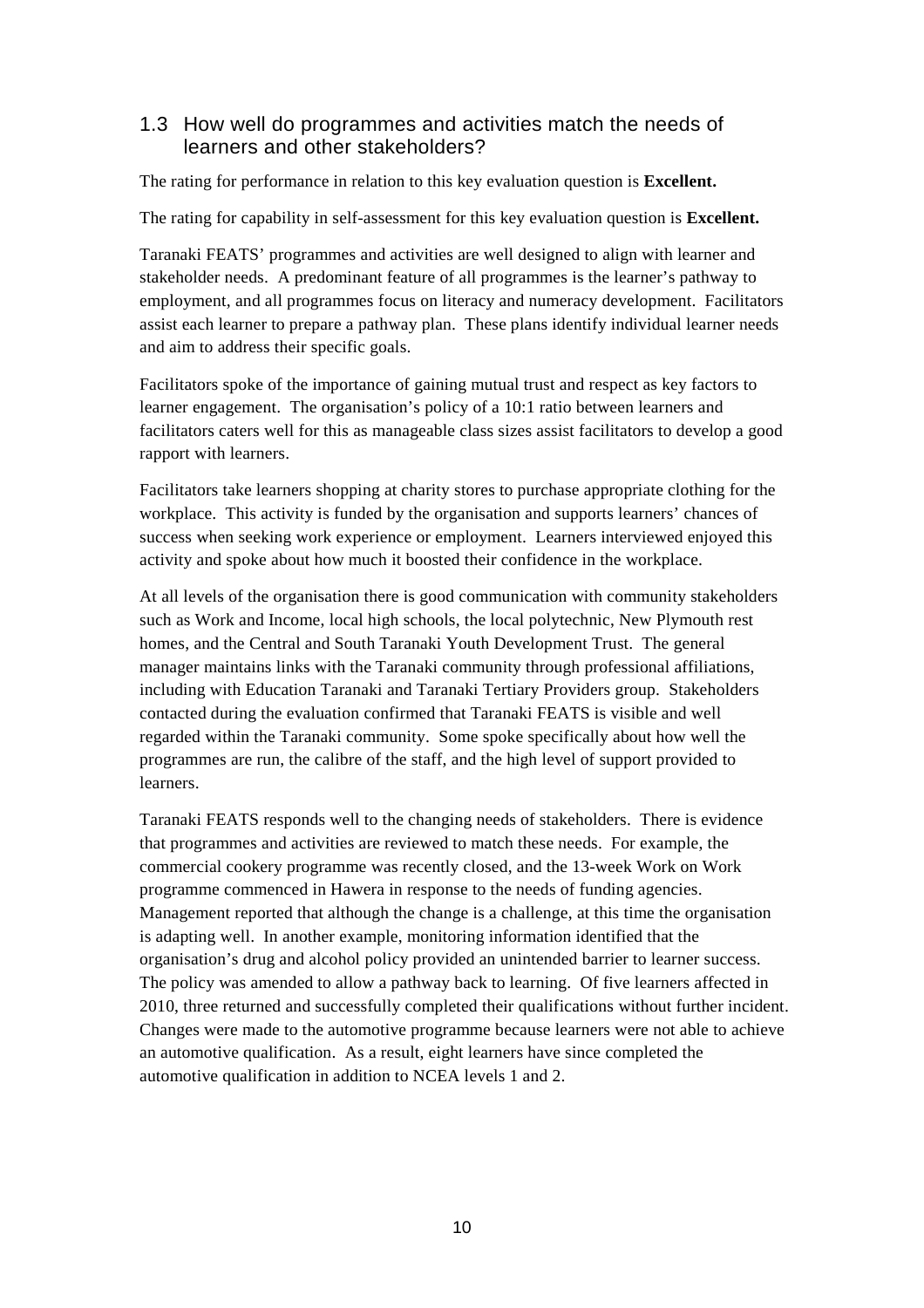#### 1.4 How effective is the teaching?

The rating for performance in relation to this key evaluation question is **Good.**

The rating for capability in self-assessment for this key evaluation question is **Excellent.**

Taranaki FEATS says "the key to a great programme is a great facilitator". Facilitators are qualified in their fields of expertise and hold teaching qualifications. They confirmed that there is good provision for professional development to help them maintain currency with industry requirements and for further development of teaching practice. For example, HCA facilitators maintain their nursing registration through ongoing professional development. Some staff have recently completed the National Certificate in Adult Literacy Education. Taranaki FEATS' sister company, Vocational Literacy Services, supports capability by providing literacy, language, and numeracy support.

A number of facilitators are long-term employees of Taranaki FEATS. The dedication and passion of all staff interviewed at each site was evident. Learners interviewed spoke highly of the teaching staff. Feedback from external stakeholders was also extremely favourable.

Facilitators described a collegial teaching team which shared knowledge, ideas, and experiences, particularly when seeking solutions to classroom issues. They feel well supported in their teaching roles and said that, overall, programmes are well resourced. Some expressed difficulty managing time for administration activities such as preparation and marking. Others spoke of the pressure they felt from having to take on learners who may not achieve positive outcomes, and against which the organisation is measured, for reasons they believe to be beyond their control.

Facilitators use a team approach when undertaking internal moderation. Examples of external moderation reports provided during the evaluation confirmed that assessment activities meet national standards. Students said that assessment tasks were clear to them and they get good feedback from their tutors about where they need to improve.

There is good use of self-assessment information to improve teaching practices. Facilitators seek and value feedback from their peers and view learners' positive attitudes towards them as an indicator of their effectiveness. Learners are surveyed to gain information about the programme, the facilitator, and the learning environment. This information is collated and shared to improve teaching practices.

#### 1.5 How well are learners guided and supported?

The rating for performance in relation to this key evaluation question is **Excellent.**

The rating for capability in self-assessment for this key evaluation question is **Excellent.**

Taranaki FEATS provides learners with high levels of guidance and support. The organisation has a philosophy to "place great emphasis on supporting the whole person". Learners come from diverse backgrounds and some require considerable pastoral care. In some cases, social problems such as alcohol and drugs present barriers beyond the resources of Taranaki FEATS, and these learners are referred to appropriate social agencies for assistance.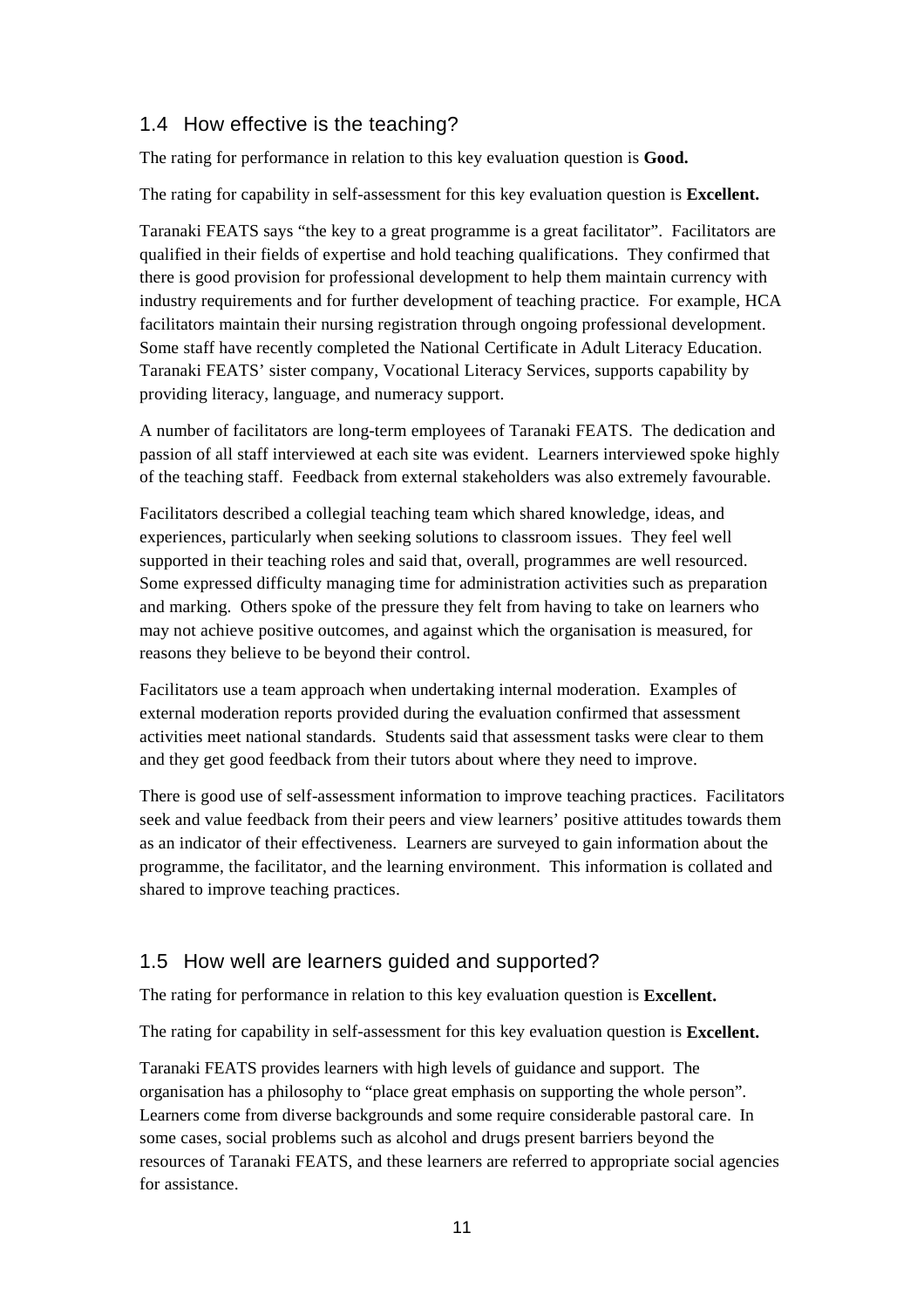Students spoke highly of the support they receive at Taranaki FEATS and the helpfulness of all staff, particularly their tutors. Some described their learning experience as "better than school". The evaluators observed a learner-friendly environment at all three delivery sites.

Guidance and support is provided during work experience. Learners are encouraged to seek their own work experience placement, but facilitators assist if necessary. This prepares learners for seeking paid employment and helps to develop their communication skills and self-confidence. The majority of learners interviewed were actively engaged in work experience and spoke positively about seeking a placement.

As stated previously, individual learner progress is regularly monitored. This enables early intervention and the identification of additional support needs. The HCA facilitator mentors learners in the workplace on a weekly basis. This provides additional support and enables timely interventions if needed. An example was provided where a learner was bullied in the workplace. The facilitator was able to act immediately and the learner was successfully placed with another workplace.

#### 1.6 How effective are governance and management in supporting educational achievement?

The rating for performance in relation to this key evaluation question is **Excellent.**

The rating for capability in self-assessment for this key evaluation question is **Good.**

Taranaki FEATS has effective leadership. There is a clear strategic direction and a strong focus on learner outcomes. These are well communicated by management and embraced by staff. The organisation operates a flat structure and facilitators are described as "'selfmanaging". The general manager is closely connected with staff at all three sites. Staff were clear about their roles and responsibilities. They spoke of a collegial team and the good level of support within the organisation. Staff were particularly praiseworthy of the general manager's support and guidance.

Teaching facilities and resources are good. There is planning for upgrading and renewal of resources to enable learners to achieve their learning outcomes. The current tight economic climate is acknowledged by staff, and resources are allocated on an "as-needed" basis. A recent example is the purchase of 14 replacement computers for the business administration and computing programme at the Stratford site.

There is evidence that Taranaki FEATS responds well to change. The general manager spoke about the challenges the organisation has faced in recent times due to the shifts in government policy. This has impacted on staff morale and a "fun day" is planned for later this year to acknowledge the team's efforts and successes.

Management uses self-assessment information for organisation-wide improvement purposes. For example, in recognition that engaging in work experience was impacting positively on learner achievement, a policy was implemented across all programmes that requires all learners to do work experience. Management reported that the improvement in 2010 outcomes can be partly attributed to this initiative.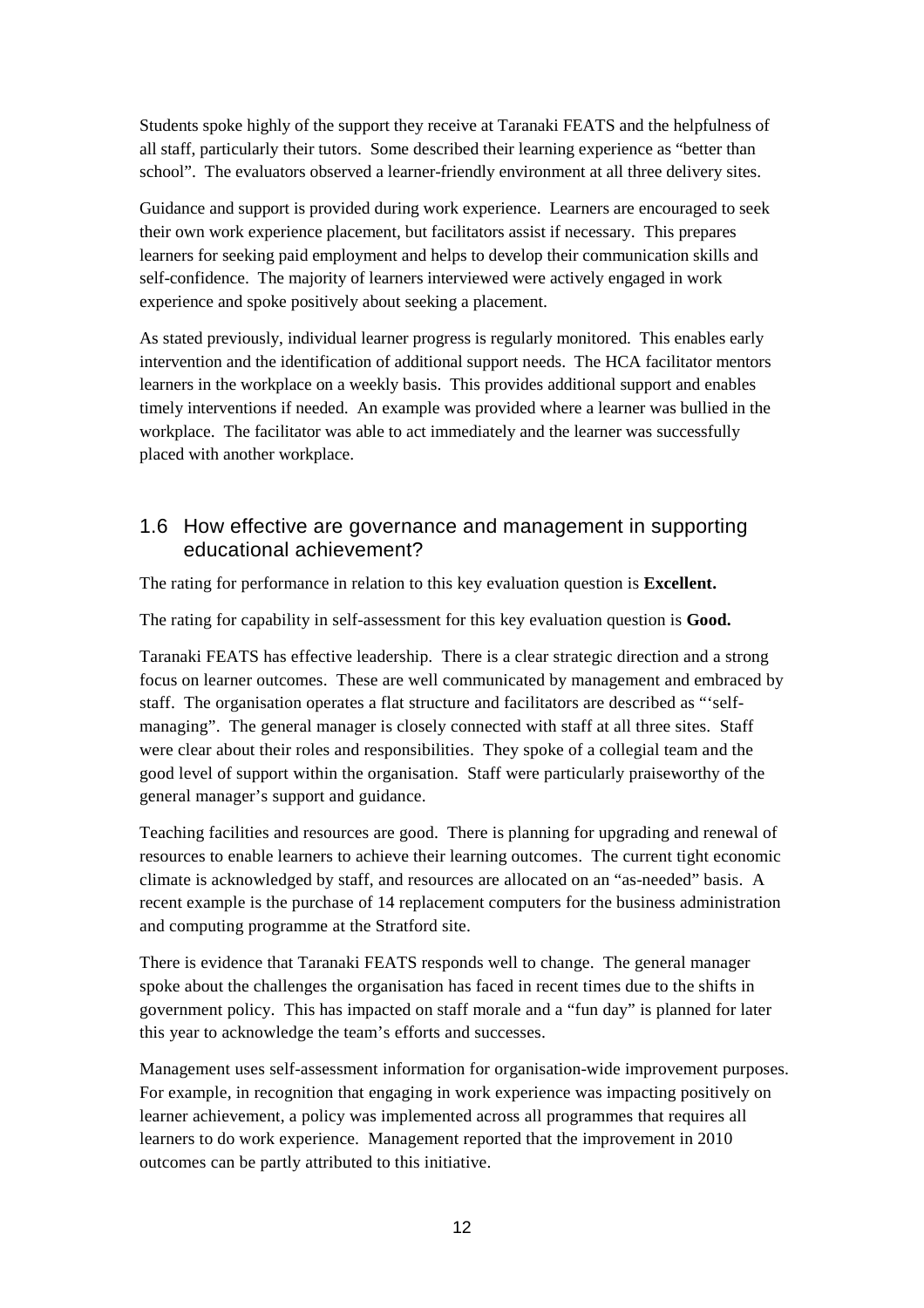Taranaki FEATS' self-assessment activities have progressed to the development of an evaluative questions flow chart. Management recognised that the six key evaluation questions (KEQ) mandated by NZQA were "well thought out and would meet our needs", therefore were used to provide the flowchart's framework. All staff were involved in developing the enquiry questions underpinning each KEQ that are relevant to Taranaki FEATS. Sources of data are also identified within the flowchart. A self-review meeting held in April 2011 analysed the data and identified actions to be taken. A draft self-review summary 2010/2011 resulting from this meeting was provided during the evaluation. Management stated that the report will be finalised following consultation with staff. Based on the draft report sighted, the evaluators recommend that the final self-review summary report clearly identifies and communicates improvement initiatives beyond the "business as usual" activities sighted within the draft report. For self-assessment to be effective, improvement initiatives need to focus on actions that will bring about real and worthwhile improvements in the organisation's educational performance and outcomes for learners.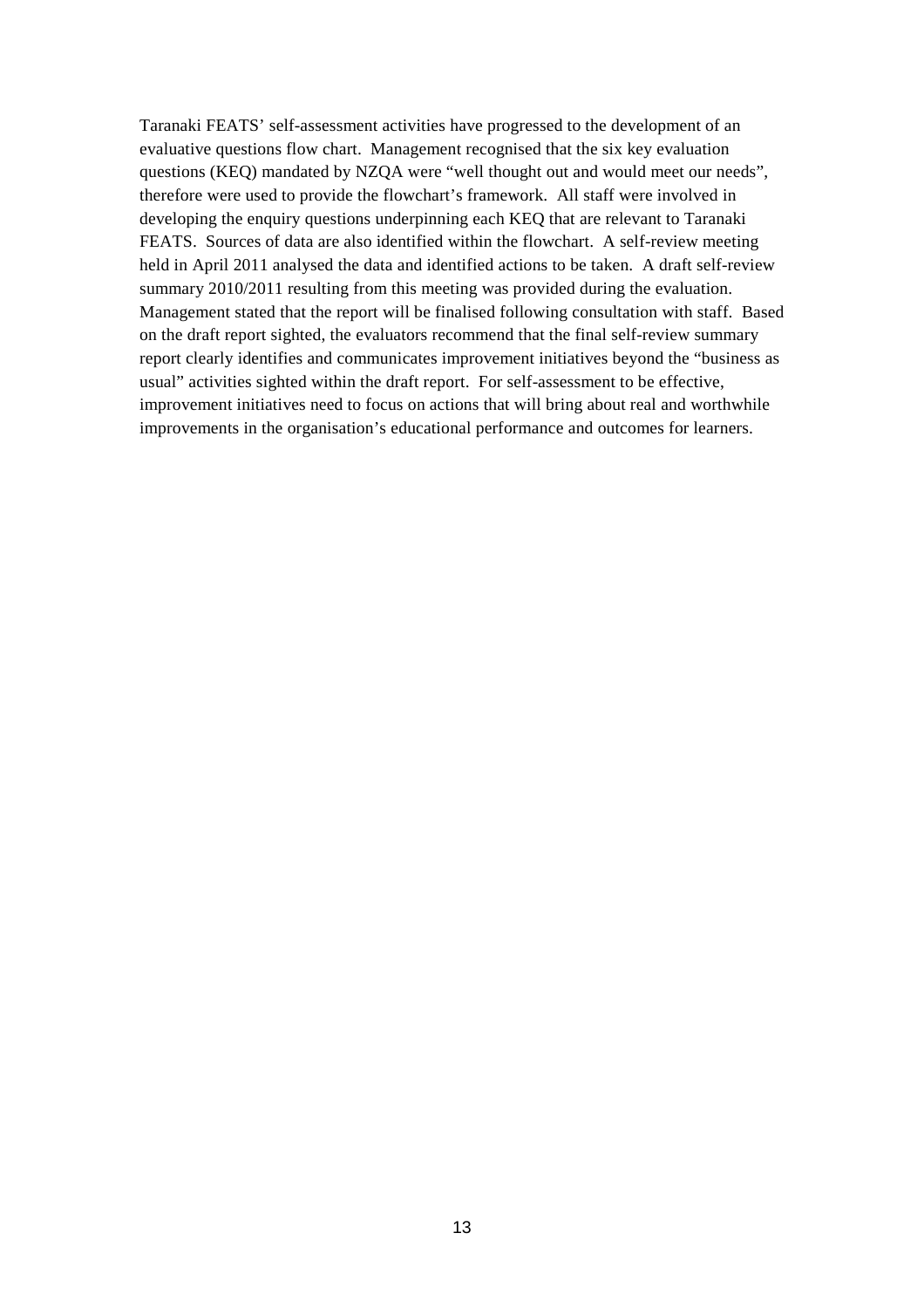### Focus Areas

*This section reports significant findings in each focus area, not already covered in Part 1.* 

#### 2.1 Focus area: Governance, management, and strategy

The rating in this focus area for educational performance is **Good.** The rating for capability in self-assessment for this focus area is **Good.** 

#### 2.2 Focus area: Ministry of Social Development-funded programmes

The rating in this focus area for educational performance is **Excellent.** The rating for capability in self-assessment for this focus area is **Excellent.** 

2.3 Focus area: Tertiary Education Commission-funded programmes The rating in this focus area for educational performance is **Good.** The rating for capability in self-assessment for this focus area is **Good.**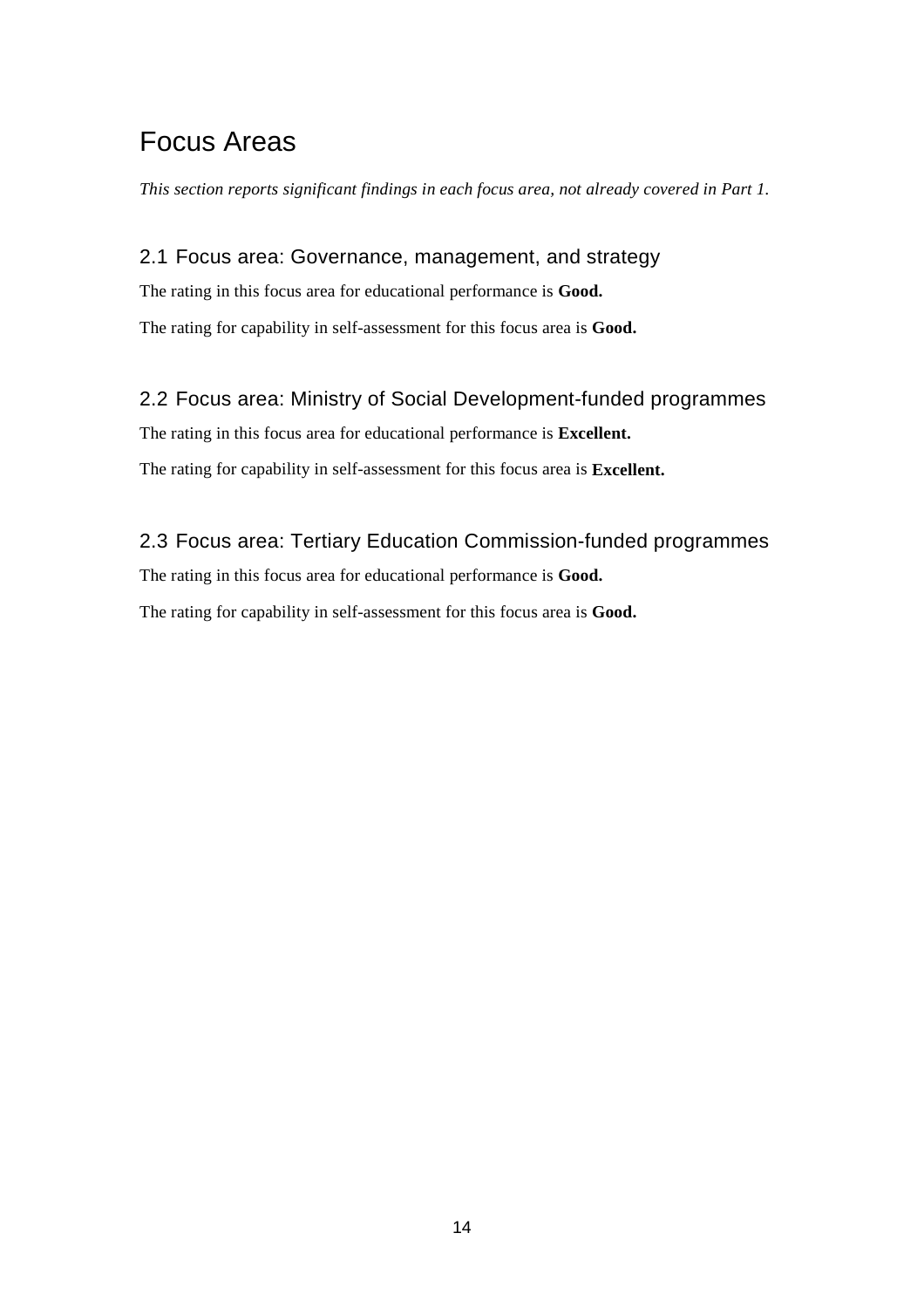## Recommendations

NZQA recommends that, in addition to those recommendations implied or expressed within the report, Taranaki FEATS further builds its self-assessment capability by ensuring that reports resulting from the formal analysis of self-assessment information focus on, and clearly record, the actions required to bring about improvements in educational performance and outcomes for learners. This recommendation is in particular reference to the 2011 Self Review Summary Report that was in draft at the time of the external evaluation and review. This approach will assist with:

- prioritising action items that impact most on learners
- monitoring of actions for effective implementation
- determining the extent to which the improvement initiatives have been worthwhile.